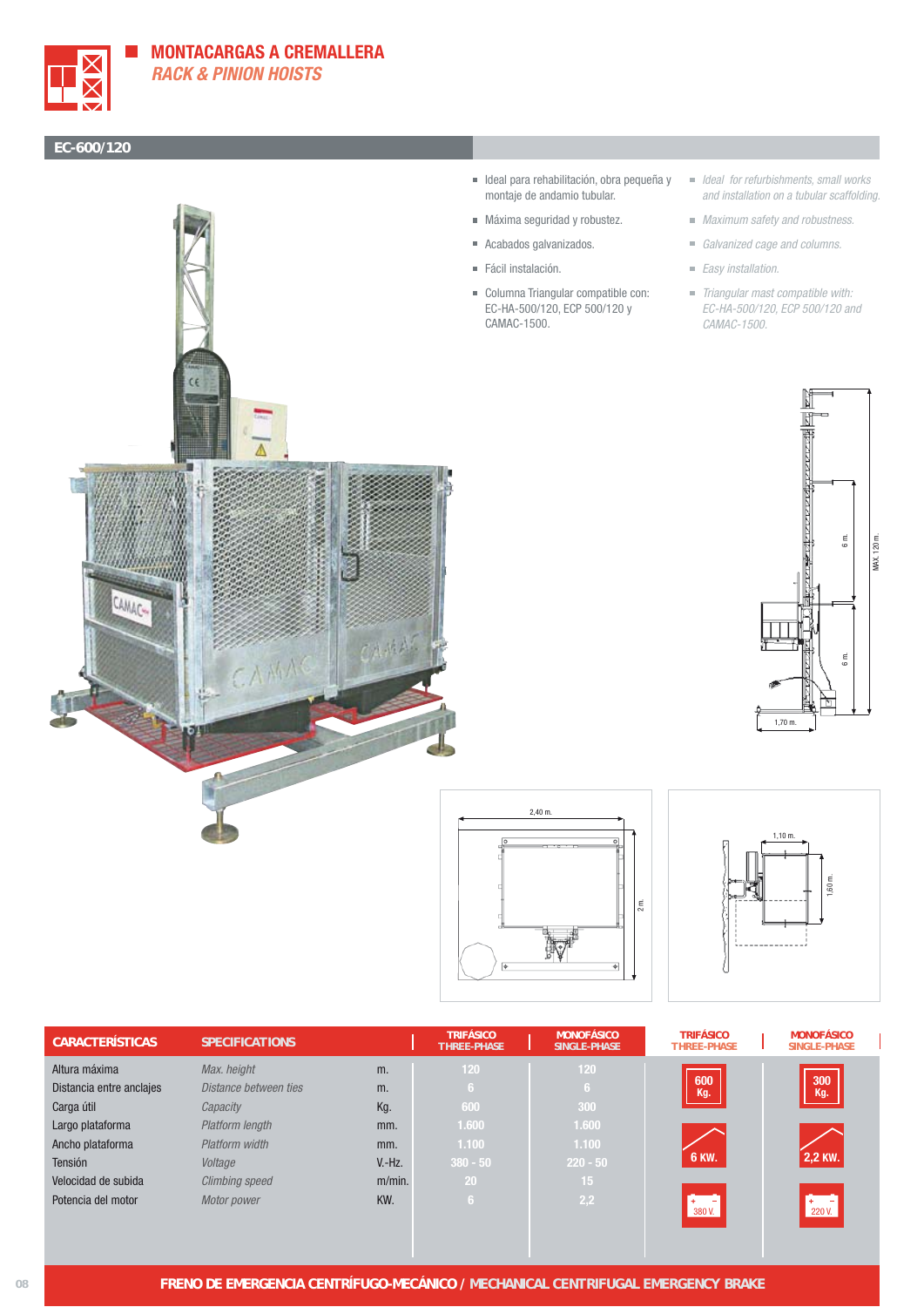





- $\blacksquare$  Ideal para obra nueva y rehabilitación.
- Máxima seguridad y robustez.
- Acabados galvanizados.
- Fácil instalación.
- Selector electrónico de paradas.
- Columna Triangular compatible con: ECP-1000/150, EPM-1000/150 y CAMAC-2000.
- Suitable either for new works or refurbishments.
- **Maximum safety and robustness.**
- Galvanized cage and columns.
- Easy installation.
- **Electronic floor selection system.**
- Triangular mast compatible with: ECP-1000/150, EPM-1000/150 and CAMAC-2000.



**NUEVAS MEDIDAS CESTA NEW BASKET DIMENSIONS**



| <b>CARACTERÍSTICAS</b>   | <b>SPECIFICATIONS</b> |           | EC-1000/150 | EC-1000/150  |
|--------------------------|-----------------------|-----------|-------------|--------------|
| Altura máxima            | Max. height           | m.        | 150         |              |
| Distancia entre anclajes | Distance between ties | m.        | 167         | 1.000<br>Kg. |
| Carga útil               | Capacity              | Kg.       | 1.000       |              |
| Largo plataforma         | Platform length       | mm.       | 1.750       |              |
| Ancho plataforma         | Platform width        | mm.       | 1.400       |              |
| Tensión trifásica        | Voltage three-phase   | $V.-Hz.$  | $380 - 50$  | <b>6 KW.</b> |
| Velocidad de subida      | <b>Climbing speed</b> | $m/min$ . | 20          |              |
| Potencia del motor       | Motor power           | KW.       | 6           | 380 V.       |